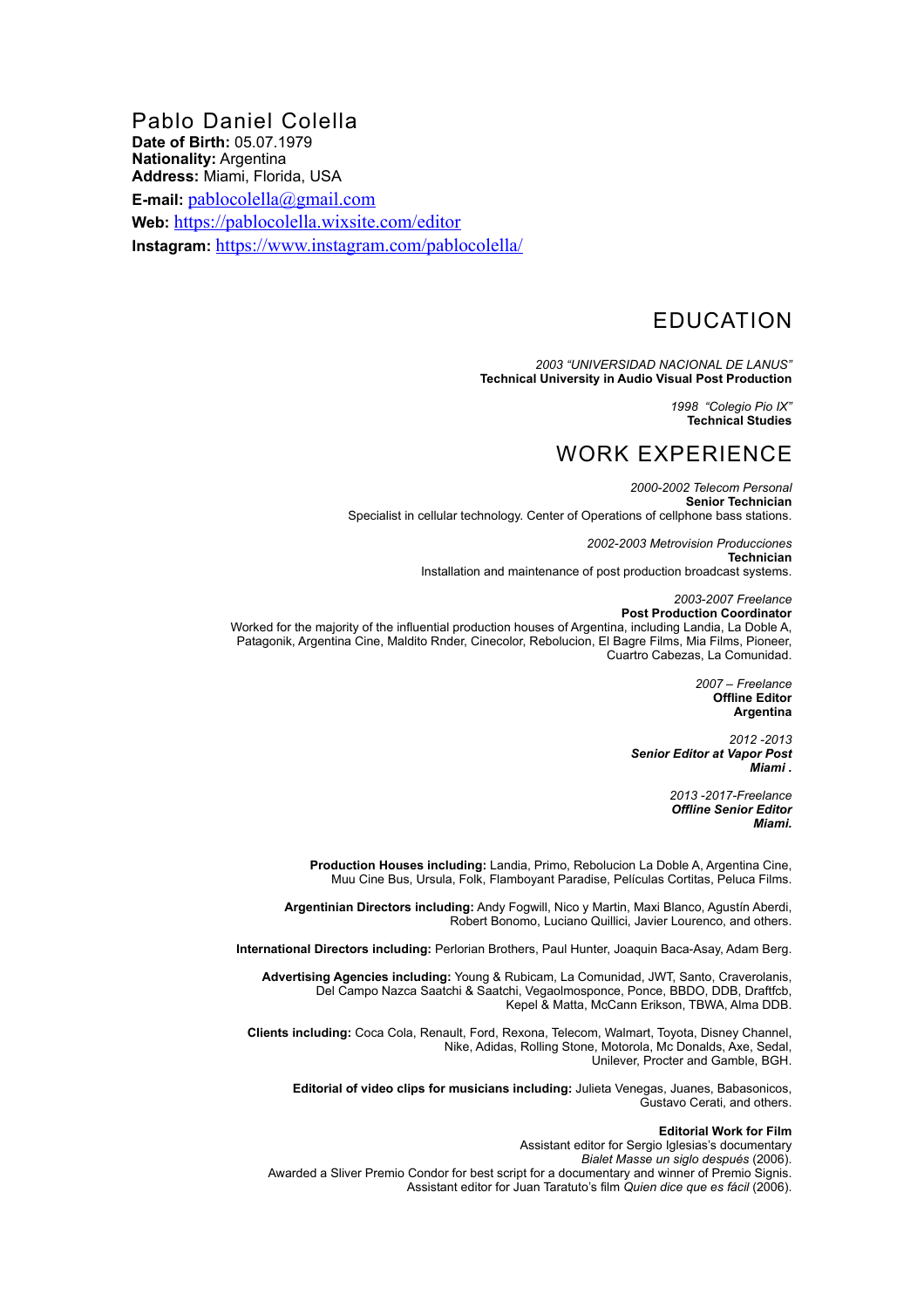Editor for the short film *Mirada cruzadas* (2006). Winner of the LaDoble A contest. Assistant editor for Pablo Barbieri's short film *Amor Autoadhesivo* (2006) Awarded best Argentinian short film by the INCAA in 2007

### **Collaborations**

Assistant art director for Plan V magazine. Collaboration for Aire, a Street art magazine. Collaboration for WIFE, a contemporary art magazine.

#### **Awards**

2012 CLIO Bronze Award in the Film – Television/ Cinema category for *Dads in Briefs* for client BGH by agency Del Campo Nazca Saatchi & Saatchi, Buenos Aires, Argentina.

2012 CLIO Bronze Award in the Film Technique – Direction category for *Dads in Briefs* for client BGH by agency Del Campo Nazca Saatchi & Saatchi, Buenos Aires, Argentina.

 2012 FIAP Gold Award in TV/ Cinema Home Appliances/ Furniture/ Home/ Accessories Category for *Padres en slip* for client BGH submitted by agency Del Campo Nazca Saatchi & Saatchi, Buenos Aires, Argentina.

2012 FIAP Silver Award in TV/ Cinema Home Appliances/ Furniture/ Home/ Accessories Category for *Amigos* for client BGH submitted by agency Del Campo Nazca Saatchi & Saatchi, Buenos Aires, Argentina.

2012 FIAP Silver Award in TV/ Cinema Home Appliances/ Furniture/ Home/ Accessories Category for *Sin señal* for client BGH submitted by agency Del Campo Nazca Saatchi & Saatchi, Buenos Aires, Argentina.

2011 Cannes Lion Gold in the Film Category for *Premature Perspiration* for client Unilever, Axe Full Control Product & Service, submitted by agency Pone, Buenos Aires, Argentina.

2011 Cannes Lion Gold in the Film Category for *Distance* for client Unilever, Axe Full Control Product & Service, submitted by agency Pone, Buenos Aires, Argentina.

2011 Cannes Lion Gold in the Film Category for *Bowling* for client Unilever, Axe Full Control Product & Service, submitted by agency Pone, Buenos Aires, Argentina.

2011 Cannes Lion Gold in the Film Category for *Mother* for client Unilever, Axe Full Control Product & Service, submitted by agency Pone, Buenos Aires, Argentina.

> 2011 FIAP Bronze Award in TV/ Beauty/ Personal Hygiene/ Cosmetic Items Category for *Transpiración Precoz* for client Axe/Lynx submitted by agency Ponce, Buenos Aires, Argentina.

2011 FIAP Silver Award in TV for *Narigometro* for client BGH submitted by agency Del Campo Nazca Saatchi & Saatchi, Buenos Aires, Argentina.

2011 FIAP Silver Award in TV for *Nariz operada* for client BGH submitted by agency Del Campo Nazca Saatchi & Saatchi, Buenos Aires, Argentina.

2011 FIAP Bronze Award in TV for *Nariz gigante* for client BGH submitted by agency Del Campo Nazca Saatchi & Saatchi, Buenos Aires, Argentina.

2011 FIAP Bronze Award in TV for *Nariz decepcionada* for client BGH submitted by agency Del Campo Nazca Saatchi & Saatchi, Buenos Aires, Argentina.

> 2011 FIAP Bronze Award in TV for *GPS* for client Arcor submitted by agency Del Campo Nazca Saatchi & Saatchi, Buenos Aires, Argentina.

2008 Cannes Lion Bronze in the Film (Nonalcoholic Drinks) Category for *Zombie* for client Coca-Cola, submitted by agency Santo, Buenos Aires, Argentina.

2008 Cannes Lion Bronze in the Film (Nonalcoholic Drinks) Category for *Statute* for client Coca-Cola, submitted by agency Santo, Buenos Aires, Argentina.